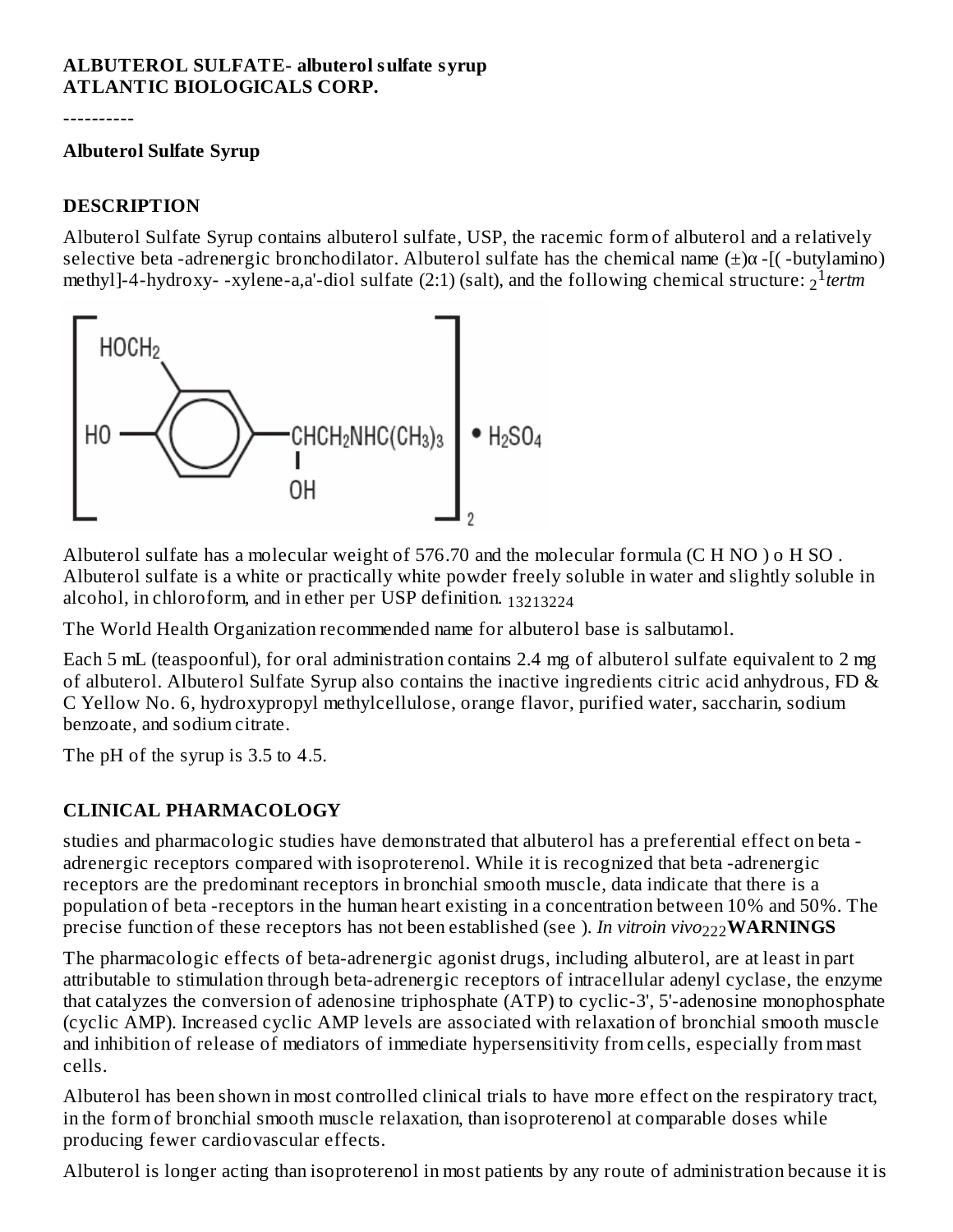not a substrate for the cellular uptake processes for catecholamines nor for catechol- -methyl transferase. *0*

# **Preclinical**

Intravenous studies in rats with albuterol sulfate have demonstrated that albuterol crosses the blood brain barrier and reaches brain concentrations amounting to approximately 5.0% of the plasma concentrations. In structures outside the brain barrier (pineal and pituitary glands), albuterol concentrations were found to be 100 times those in the whole brain.

Studies in laboratory animals (minipigs, rodents, and dogs) have demonstrated the occurrence of cardiac arrhythmias and sudden death (with histologic evidence of myocardial necrosis) when beta-agonists and methylxanthines are administered concurrently. The clinical significance of these findings is unknown.

# **Pharmacokinetics**

Albuterol is rapidly absorbed after oral administration of 10 mL of Albuterol Sulfate Syrup (4 mg of albuterol) in normal volunteers. Maximum plasma concentrations of about 18 ng/mL of albuterol are achieved within 2 hours, and the drug is eliminated with a half-life of about 5 hours.

In other studies, the analysis of urine samples of patients given 8 mg of tritiated albuterol orally showed that 76% of the dose was excreted over 3 days, with the majority of the dose being excreted within the first 24 hours. Sixty percent of this radioactivity was shown to be the metabolite. Feces collected over this period contained 4% of the administered dose.

# **Clinical Trials**

In controlled clinical trials in patients with asthma, the onset of improvement in pulmonary function, as measured by maximum midexpiratory flow rate (MMEF) and forced expiratory volume in one second (FEV ), was within 30 minutes after a dose of Albuterol Sulfate Syrup, with peak improvement occurring between 2 and 3 hours. In a controlled clinical trial involving 55 children, clinically significant improvement (defined as maintaining a 15% or more increase in FEV and a 20% or more increase in MMEF over baseline values) continued to be recorded up to 6 hours. No decrease in the effectiveness was reported in one uncontrolled study of 32 children who took Albuterol Sulfate Syrup for a 3-month period. <sub>11</sub>

### **INDICATIONS AND USAGE**

Albuterol Sulfate Syrup is indicated for the relief of bronchospasm in adults and children 2 years of age and older with reversible obstructive airway disease.

### **CONTRAINDICATIONS**

Albuterol Sulfate Syrup is contraindicated in patients with a history of hypersensitivity to albuterol or any of its components.

### **WARNINGS**

### **Cardiovas cular Effects**

Albuterol Sulfate Syrup, like all other beta-adrenergic agonists, can produce a clinically significant cardiovascular effect in some patients as measured by pulse rate, blood pressure, and/or symptoms. Although such effects are uncommon after administration of albuterol sulfate syrup at recommended doses, if they occur, the drug may need to be discontinued. In addition, beta-agonists have been reported to produce electrocardiogram (ECG) changes, such as flattening of the T wave, prolongation of the QTc interval, and ST segment depression. The clinical significance of these findings is unknown.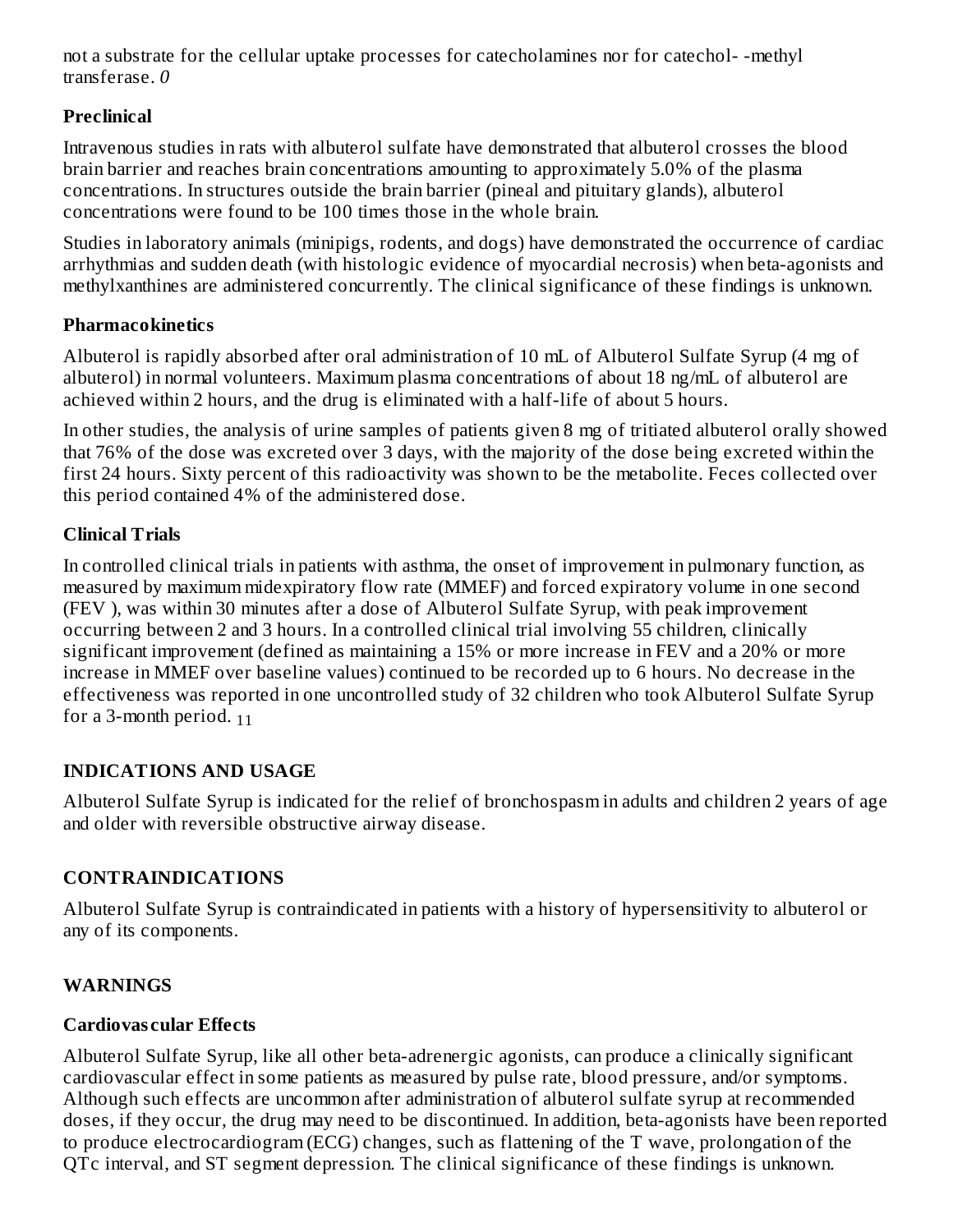Therefore, Albuterol Sulfate Syrup, like all sympathomimetic amines, should be used with caution in patients with cardiovascular disorders, especially coronary insufficiency, cardiac arrhythmias, and hypertension.

# **Deterioration of Asthma**

Asthma may deteriorate acutely over a period of hours or chronically over several days or longer. If the patient needs more doses of albuterol sulfate syrup than usual, this may be a marker of destabilization of asthma and requires reevaluation of the patient and treatment regimen, giving special consideration to the possible need for anti-inflammatory treatment, e.g., corticosteroids.

### **Paradoxical Bronchospasm**

Albuterol Sulfate Syrup can produce paradoxical bronchospasm, which may be life threatening. If paradoxical bronchospasm occurs, albuterol sulfate syrup should be discontinued immediately and alternative therapy instituted.

# **Us e of Anti-Inflammatory Agents**

The use of beta-adrenergic agonist bronchodilators alone may not be adequate to control asthma in many patients. Early consideration should be given to adding anti-inflammatory agents, e.g., corticosteroids.

# **Immediate Hypers ensitivity Reactions**

Immediate hypersensitivity reactions may occur after administration of albuterol, as demonstrated by rare cases of urticaria, angioedema, rash, bronchospasm, and oropharyngeal edema. Albuterol, like other beta-adrenergic agonists, can produce a significant cardiovascular effect in some patients, as measured by pulse rate, blood pressure, symptoms, and/or electrocardiographic changes.

Rarely, erythema multiforme and Stevens-Johnson syndrome have been associated with the administration of albuterol sulfate in children.

# **PRECAUTIONS**

# **General**

Albuterol, as with all sympathomimetic amines, should be used with caution in patients with cardiovascular disorders, especially coronary insufficiency, cardiac arrhythmias, and hypertension; in patients with convulsive disorders, hyperthyroidism, or diabetes mellitus; and in patients who are unusually responsive to sympathomimetic amines.

Clinically significant changes in systolic and diastolic blood pressure have been seen in individual patients and could be expected to occur in some patients after use of any beta-adrenergic bronchodilator.

Large doses of intravenous albuterol have been reported to aggravate preexisting diabetes mellitus and ketoacidosis. As with other beta-agonists, albuterol may produce significant hypokalemia in some patients, possibly through intracellular shunting, which has the potential to produce adverse cardiovascular effects. The decrease is usually transient, not requiring supplementation.

# **Information for patients**

The action of Albuterol Sulfate Syrup may last up to 6 hours or longer. Albuterol Sulfate Syrup should not be taken more frequently than recommended. Do not increase the dose or frequency of albuterol sulfate syrup without medical consultation. If you find that treatment with albuterol sulfate syrup becomes less effective for symptomatic relief, your symptoms get worse, and/or you need to take the product more frequently than usual, you should seek medical attention immediately. While you are taking albuterol sulfate syrup, other asthma medications and inhaled drugs should be taken only as directed by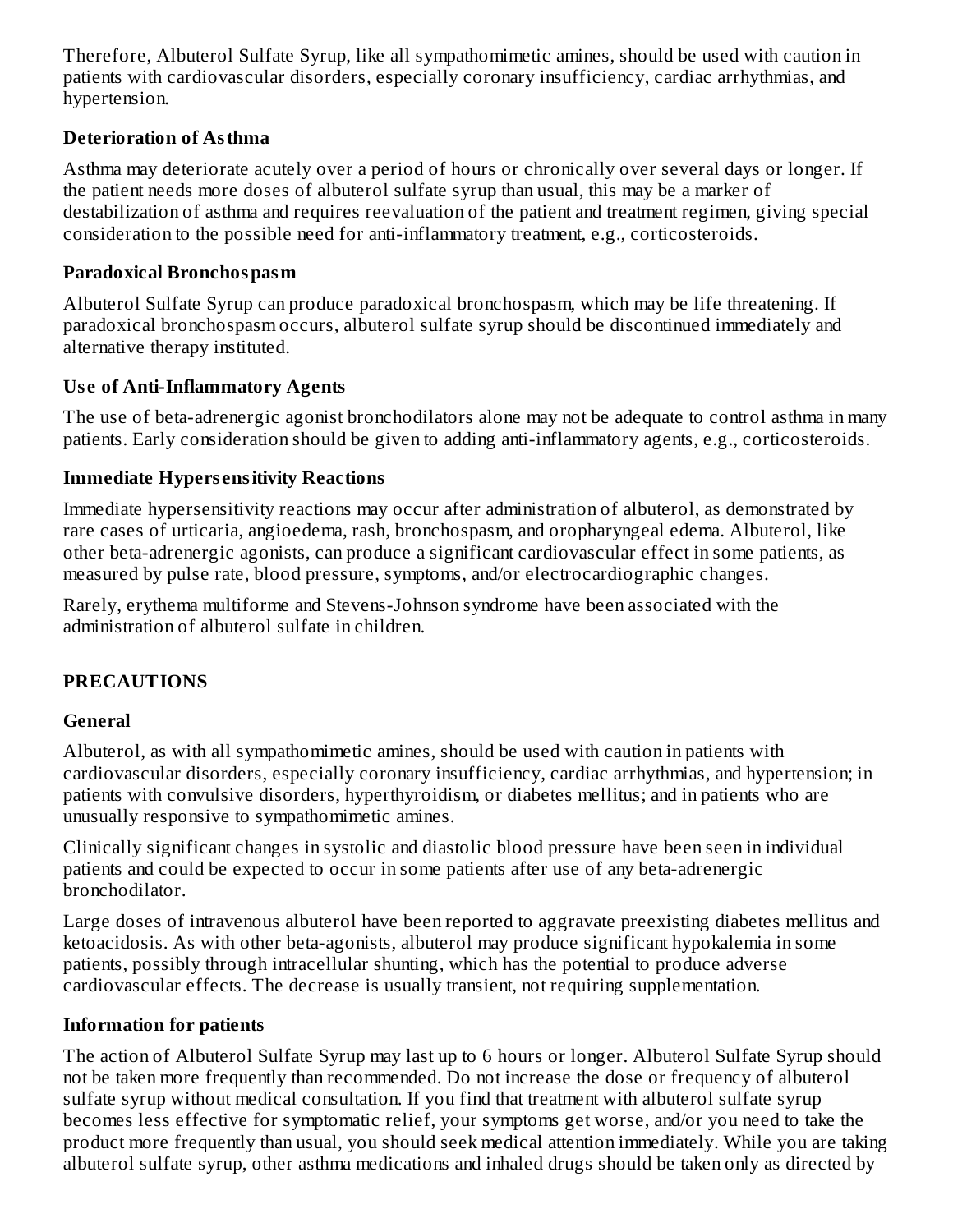your physician. Common adverse effects include palpitations, chest pain, rapid heart rate, and tremor or nervousness. If you are pregnant or nursing, contact your physician about use of albuterol sulfate syrup. Effective and safe use of albuterol sulfate syrup includes an understanding of the way that it should be administered.

# **Drug Interactions**

The concomitant use of Albuterol Sulfate Syrup and other oral sympathomimetic agents is not recommended since such combined use may lead to deleterious cardiovascular effects. This recommendation does not preclude the judicious use of an aerosol bronchodilator of the adrenergic stimulant type in patients receiving Albuterol Sulfate Syrup. Such concomitant use, however, should be individualized and not given on a routine basis. If regular coadministration is required, then alternative therapy should be considered.

# **Monoamine Oxidas e Inhibitors or Tricyclic Antidepressants**

Albuterol should be administered with extreme caution to patients being treated with monoamine oxidase inhibitors or tricyclic antidepressants, or within 2 weeks of discontinuation of such agents because the action of albuterol on the vascular system may be potentiated.

# **Beta-Blockers**

Beta-adrenergic receptor blocking agents not only block the pulmonary effect of beta-agonists, such as albuterol sulfate syrup, but may produce severe bronchospasm in asthmatic patients. Therefore, patients with asthma should not normally be treated with beta-blockers. However, under certain circumstances, e.g., as prophylaxis after myocardial infarction, there may be no acceptable alternatives to the use of beta-adrenergic blocking agents in patients with asthma. In this setting, cardioselective beta-blockers could be considered, although they should be administered with caution.

# **Diuretics**

The ECG changes and/or hypokalemia that may result from the administration of nonpotassium-sparing diuretics (such as loop or thiazide diuretics) can be acutely worsened by beta-agonists, especially when the recommended dose of the beta-agonist is exceeded. Although the clinical significance of these effects is not known, caution is advised in the coadministration of beta-agonists with nonpotassiumsparing diuretics.

# **Digoxin**

Mean decreases of 16% to 22% in serum digoxin levels were demonstrated after single-dose intravenous and oral administration of albuterol, respectively, to normal volunteers who had received digoxin for 10 days. The clinical significance of these findings for patients with obstructive airway disease who are receiving albuterol and digoxin on a chronic basis is unclear. Nevertheless, it would be prudent to carefully evaluate the serum digoxin levels in patients who are currently receiving digoxin and albuterol.

# **Carcinogenesis, mutagenesis, impairment of fertility**

In a 2-year study in Sprague-Dawley rats, albuterol sulfate caused a significant dose-related increase in the incidence of benign leiomyomas of the mesovarium at dietary doses of 2.0, 10, and 50 mg/kg (approximately  $\frac{1}{2}$ , 2, and 10 times, respectively, the maximum recommended daily oral dose for adults and children, on a mg/m basis). In another study this effect was blocked by the coadministration of propranolol, a non-selective beta-adrenergic antagonist. In an 18-month study in CD-1 mice albuterol sulfate showed no evidence of tumorigenicity at dietary doses of up to 500 mg/kg (approximately 60 times the maximum recommended daily oral dose for adults and children on a mg/m basis). In a 22-month study in the Golden hamster albuterol sulfate showed no evidence of tumorigenicity at dietary doses of up to 50 mg/kg (approximately 8 times the maximum recommended daily oral dose for adults and 222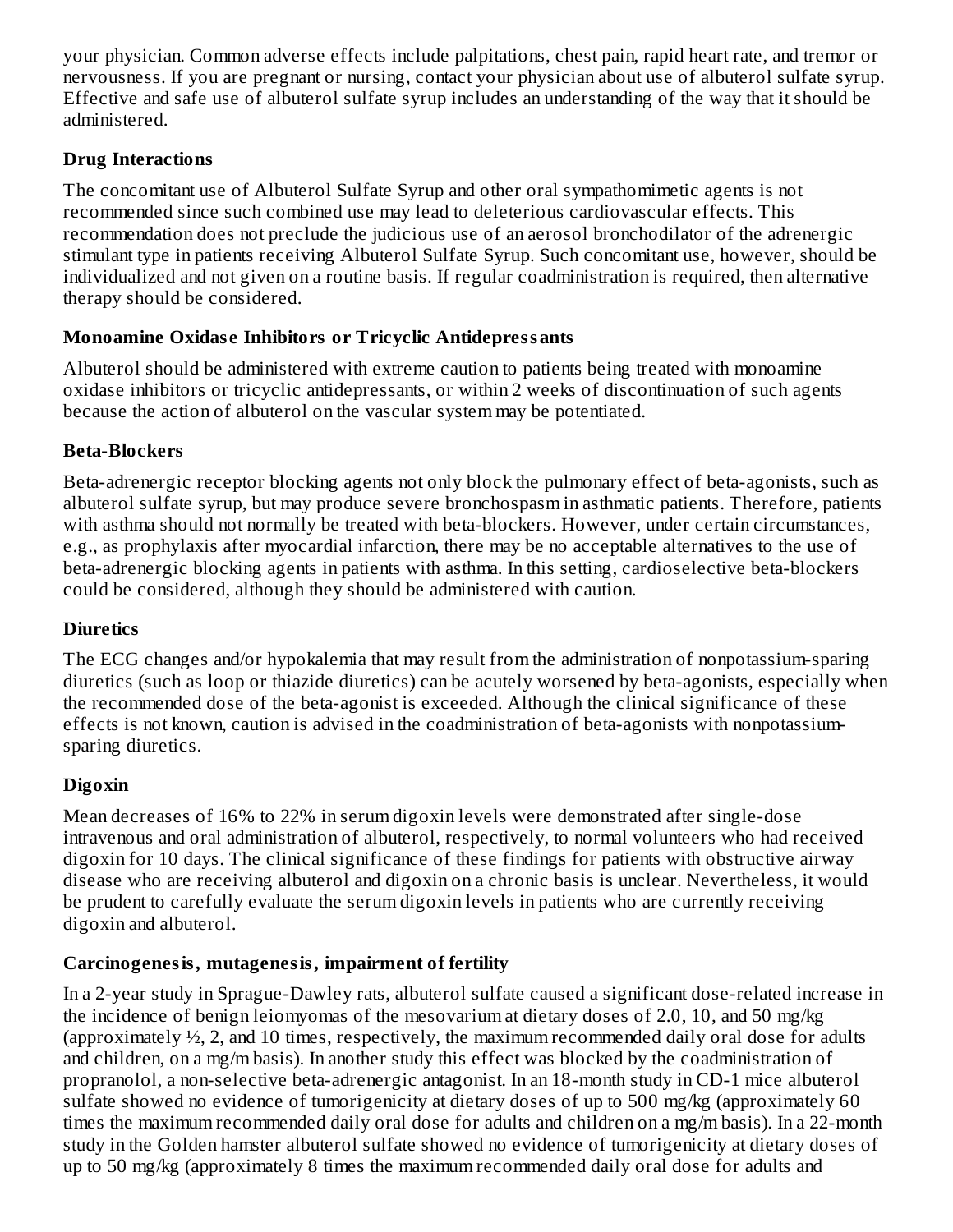children on a mg/m basis). 222

Albuterol sulfate was not mutagenic in the Ames test with or without metabolic activation using tester strains TA1537, TA1538, and TA98 or WP2, WP2uvrA, and WP67. No forward mutation was seen in yeast strain S9 nor any mitotic gene conversion in yeast strain JD1 with or without metabolic activation. Fluctuation assays in TA98 and E. coli WP2, both with metabolic activation, were negative. Albuterol sulfate was not clastogenic in a human peripheral lymphocyte assay or in an AH1 strain mouse micronucleus assay at intraperitoneal doses of up to 200 mg/kg. *S. typhimuriumE. coliS. cerevisiaeS. cerevisiaeS. typhimurium*

Reproduction studies in rats demonstrated no evidence of impaired fertility at oral doses up to 50 mg/kg (approximately 15 times the maximum recommended daily oral dose for adults on a mg/m2 basis).

# **Pregnancy**

# Teratogenic effects

Pregnancy Category C. Albuterol has been shown to be teratogenic in mice. A study in CD-1 mice at subcutaneous (sc) doses of 0.025, 0.25, and 2.5 mg/kg (approximately 3/1000, 3/100, and 3/10, respectively, the maximum recommended daily oral dose for adults on a mg/m basis), showed cleft palate formation in 5 of 111 (4.5%) fetuses at 0.25 mg/kg and in 10 of 108 (9.3%) fetuses at 2.5 mg/kg. The drug did not induce cleft palate formation at the lowest dose, 0.025 mg/kg. Cleft palate also occurred in 22 of 72 (30.5%) fetuses from females treated with 2.5 mg/kg of isoproterenol (positive control) subcutaneously (approximately 3/10 times the maximum recommended daily oral dose for adults on a mg/m basis).  $^{22}$ 

A reproduction study in Stride Dutch rabbits revealed cranioschisis in 7 of 19 (37%) fetuses when albuterol was administered orally at a 50 mg/kg dose (approximately 25 times the maximum recommended daily oral dose for adults on a mg/m basis). <sup>2</sup>

There are no adequate and well-controlled studies in pregnant women. Albuterol should be used during pregnancy only if the potential benefit justifies the potential risk to the fetus.

During worldwide marketing experience, various congenital anomalies, including cleft palate and limb defects, have been rarely reported in the offspring of patients being treated with albuterol. Some of the mothers were taking multiple medications during their pregnancies. No consistent pattern of defects can be discerned, and a relationship between albuterol use and congenital anomalies has not been established.

# **Us e in Labor and Delivery**

Because of the potential for beta-agonist interference with uterine contractility, use of albuterol sulfate syrup for relief of bronchospasm during labor should be restricted to those patients in whom the benefits clearly outweigh the risk.

# **Tocolysis**

Albuterol has not been approved for the management of preterm labor. The benefit:risk ratio when albuterol is administered for tocolysis has not been established. Serious adverse reactions, including maternal pulmonary edema, have been reported during or following treatment of premature labor with beta -agonists, including albuterol. 2

### **Nursing mothers**

It is not known whether this drug is excreted in human milk. Because of the potential for tumorigenicity shown for albuterol in some animal studies, a decision should be made whether to discontinue nursing or to discontinue the drug, taking into account the importance of the drug to the mother.

### **Pediatric us e**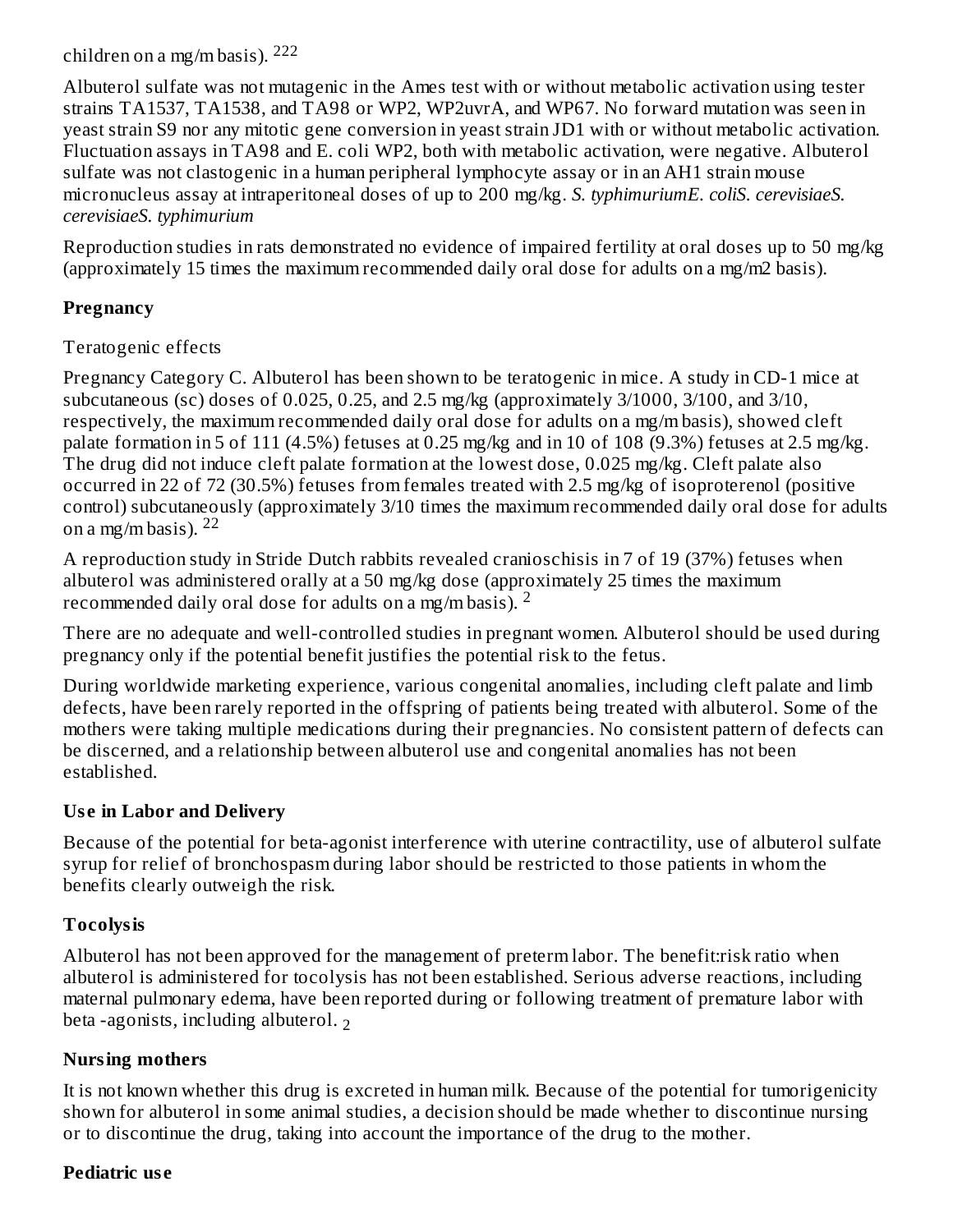Safety and effectiveness in pediatric patients below 2 years of age have not been established.

### **ADVERSE REACTIONS**

In clinical trials, the most frequent adverse reactions to albuterol sulfate syrup in adults and older children were:

| <b>Reaction</b>               | <b>Percent Incidence</b> |  |  |
|-------------------------------|--------------------------|--|--|
| <b>Central nervous system</b> |                          |  |  |
| Tremor                        | 10%                      |  |  |
| Nervousness                   | 9%                       |  |  |
| <b>Shakiness</b>              | 9%                       |  |  |
| Headache                      | 4%                       |  |  |
| <b>Dizziness</b>              | 3%                       |  |  |
| Hyperactivity                 | 2%                       |  |  |
| Excitement                    | 2%                       |  |  |
| Sleeplessness                 | 1%                       |  |  |
| Disturbed sleep               | $<1\%$                   |  |  |
| Irritable behavior            | <1%                      |  |  |
| Dilated pupils                | $<1\%$                   |  |  |
| Weakness                      | $<$ 1%                   |  |  |
| Cardiovas cular               |                          |  |  |
| Tachycardia                   | 1%                       |  |  |
| Palpitations                  | $< 1\%$                  |  |  |
| Sweating                      | $< 1\%$                  |  |  |
| Chest pain                    | $< 1\%$                  |  |  |
| Ear, nose, and throat         |                          |  |  |
| Epistaxis                     | 1%                       |  |  |
| <b>Gas trointes tinal</b>     |                          |  |  |
| Increased appetite            | 3%                       |  |  |
| Epigastric pain               | $< 1\%$                  |  |  |
| Stomachache                   | <1%                      |  |  |
| Mus culos keletal             |                          |  |  |
| Muscle spasm                  | <1%                      |  |  |
| <b>Respiratory</b>            |                          |  |  |
| Cough                         | $<1\%$                   |  |  |

# **Percent Incidence of Advers e Reactions in Adults and Children (6-14 Years of Age)**

In clinical trials, the following adverse reactions to albuterol sulfate syrup were noted more frequently in young children 2 to 6 years of age than in older children and adults:

**Percent Incidence of Advers e Reactions Noted More Frequently in Children 2 to 6 Years of Age Than in Older Children and Adults**

**Reaction Percent Incidence Central nervous system**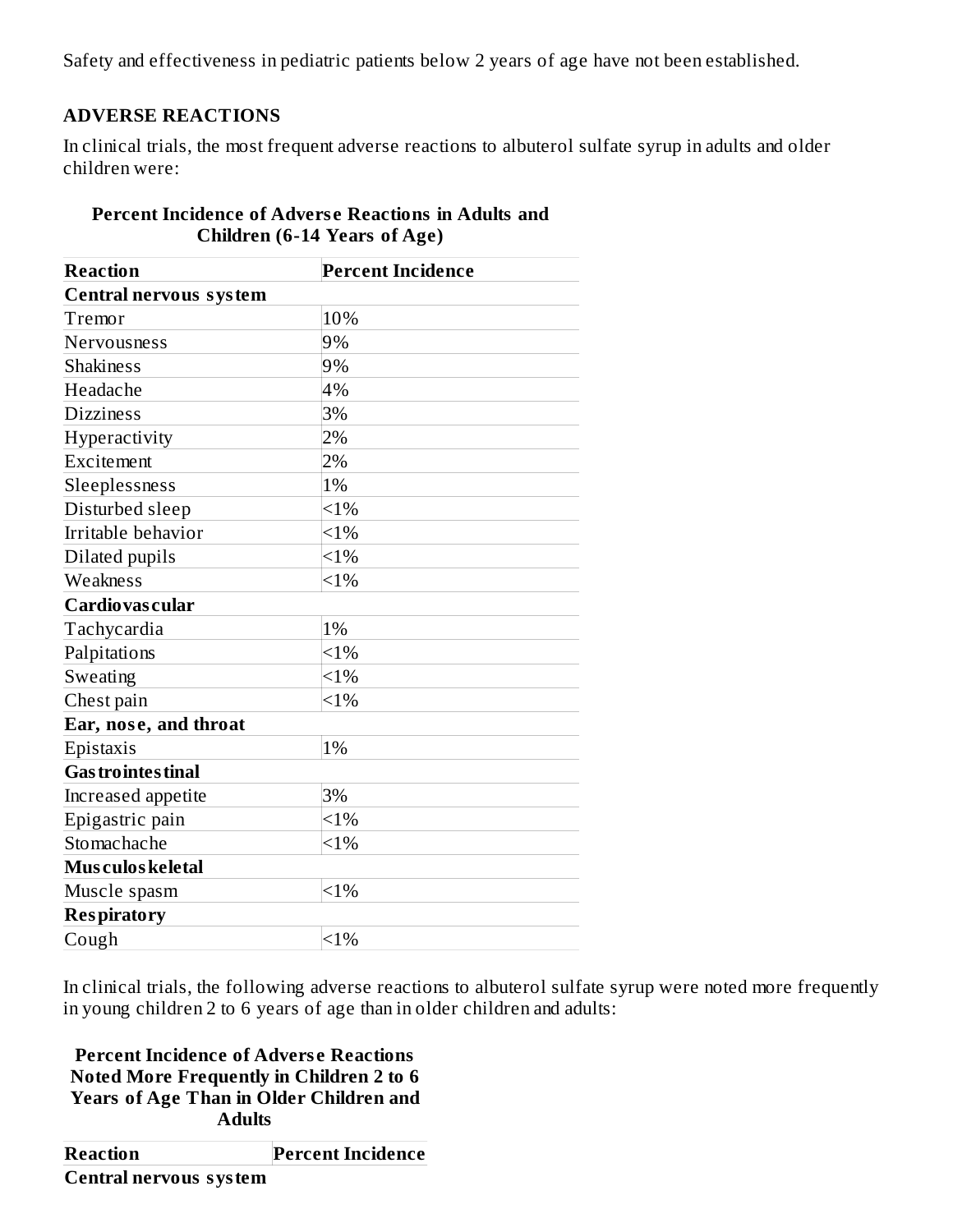| Excitement                              | 20% |  |
|-----------------------------------------|-----|--|
| Nervousness                             | 15% |  |
| Hyperkinesia                            | 4%  |  |
| Sleeplessness                           | 2%  |  |
| Emotional lability                      | 1%  |  |
| Fatigue                                 | 1%  |  |
| Cardiovas cular                         |     |  |
| Tachycardia                             | 2%  |  |
| Pallor                                  | 1%  |  |
| <b>Gas trointes tinal</b>               |     |  |
| Gastrointestinal symptoms <sup>2%</sup> |     |  |
| Loss of Appetite                        | 1%  |  |
| Ophthalmologic                          |     |  |
| Conjunctivitis                          | 1%  |  |
|                                         |     |  |

Cases of urticaria, angioedema, rash, bronchospasm, hoarseness, oropharyngeal edema, and arrhythmias (including atrial fibrillation, supraventricular tachycardia, extrasystoles) have been reported after the use of albuterol sulfate syrup.

In addition, albuterol, like other sympathomimetic agents, can cause adverse reactions such as hypertension, angina, vomiting, vertigo, central nervous system stimulation, unusual taste, and drying or irritation of the oropharynx.

The reactions are generally transient in nature, and it is usually not necessary to discontinue treatment with Albuterol Sulfate Syrup. In selected cases, however, dosage may be reduced temporarily; after the reaction has subsided, dosage should be increased in small increments to the optimal dosage.

To report SUSPECTED ADVERSE REACTIONS, contact Hi-Tech Pharmacal Co., Inc. at 1-800-262- 9010 or FDA at 1-800-FDA-1088 or www.fda.gov/medwatch.

# **OVERDOSAGE**

The expected symptoms with overdosage are those of excessive beta-adrenergic stimulation and/or occurrence or exaggeration of any of the symptoms listed under , e.g., seizures, angina, hypertension or hypotension, tachycardia with rates up to 200 beats per minute, arrhythmias, nervousness, headache, tremor, dry mouth, palpitation, nausea, dizziness, fatigue, malaise, and sleeplessness. Hypokalemia may also occur. As with all sympathomimetic medications, cardiac arrest and even death may be associated with abuse of albuterol sulfate syrup. Treatment consists of discontinuation of albuterol sulfate syrup together with appropriate symptomatic therapy. The judicious use of a cardioselective beta-receptor blocker may be considered, bearing in mind that such medication can produce bronchospasm. There is insufficient evidence to determine if dialysis is beneficial for overdosage of albuterol sulfate syrup. **ADVERSE REACTIONS**

The oral median lethal dose of albuterol sulfate in mice is greater than 2000 mg/kg (approximately 240 times the maximum recommended daily oral dose for adults and children on a mg/m basis). In mature rats the subcutaneous (sc) median lethal dose of albuterol sulfate is approximately 450 mg/kg (approximately 110 times the maximum recommended daily oral dose for adults and children on a mg/m basis). In small young rats the oral median lethal dose is approximately 2000 mg/kg (approximately 480 times the maximum recommended daily oral dose for adults and children on a mg/m basis). <sup>222</sup>

### **DOSAGE AND ADMINISTRATION**

The following dosages of Albuterol Sulfate Syrup are expressed in terms of albuterol base.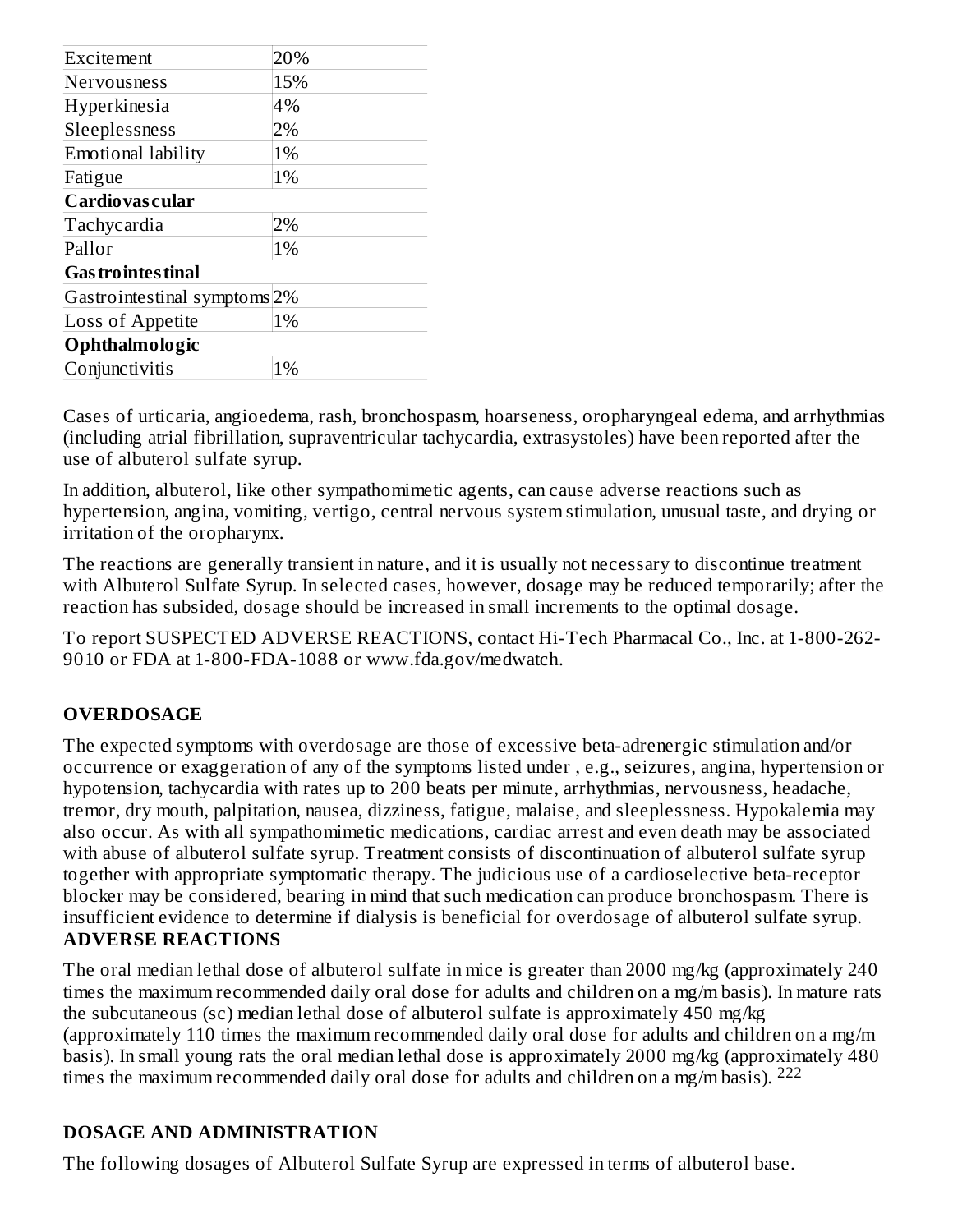### **Usual Dosage**

The usual starting dosage for adults and children over 14 years of age is 2 mg (1 teaspoonful) or 4 mg (2 teaspoonfuls) three or four times a day. *Adults and Children Over 14 Years of Age:*

The usual starting dosage for children over 6 years to 14 years of age is 2 mg (1 teaspoonful) three or four times a day. *Children Over 6 Years to 14 Years of Age:*

Dosing in children from 2 to 5 years of age should be initiated at 0.1 mg/kg of body weight three times a day. This starting dosage should not exceed 2 mg (1 teaspoonful) three times a day. *Children 2 to 5 Years of Age:*

### **Dosage Adjustment**

For adults and children over 14 years of age, a dosage above 4 mg four times a day should be used only when the patient fails to respond. If a favorable response does not occur with the 4-mg initial dosage, it should be cautiously increased stepwise up to a maximum of 8 mg four times a day as tolerated. *Adults and Children Over 14 Years of Age:*

For children from 6 to 14 years of age who fail to respond to the initial starting dosage of 2 mg four times a day, the dosage may be cautiously increased stepwise, but not to exceed 24 mg/day (given in divided doses). *Children Over 6 Years to 14 Years of Age Who Fail to Respond to the Initial Starting Dosage of 2 mg Four Times a Day:*

For children 2 to 5 years of age who do not respond satisfactorily to the initial starting dosage, the dosage may be increased stepwise to 0.2 mg/kg of body weight three times a day, but not to exceed a maximum of 4 mg (2 teaspoonfuls) given three times a day. *Children 2 to 5 Years of Age Who Do Not Respond Satisfactorily to the Initial Dosage:*

The initial dosage should be restricted to 2 mg three or four times a day and individually adjusted thereafter. *Elderly Patients and Those Sensitive to Beta-adrenergic Stimulators:*

# **HOW SUPPLIED**

NDC:17856-0740-3 in a CUP of 5 SYRUPS

# **ALBUTEROL SULFATE SYRUP**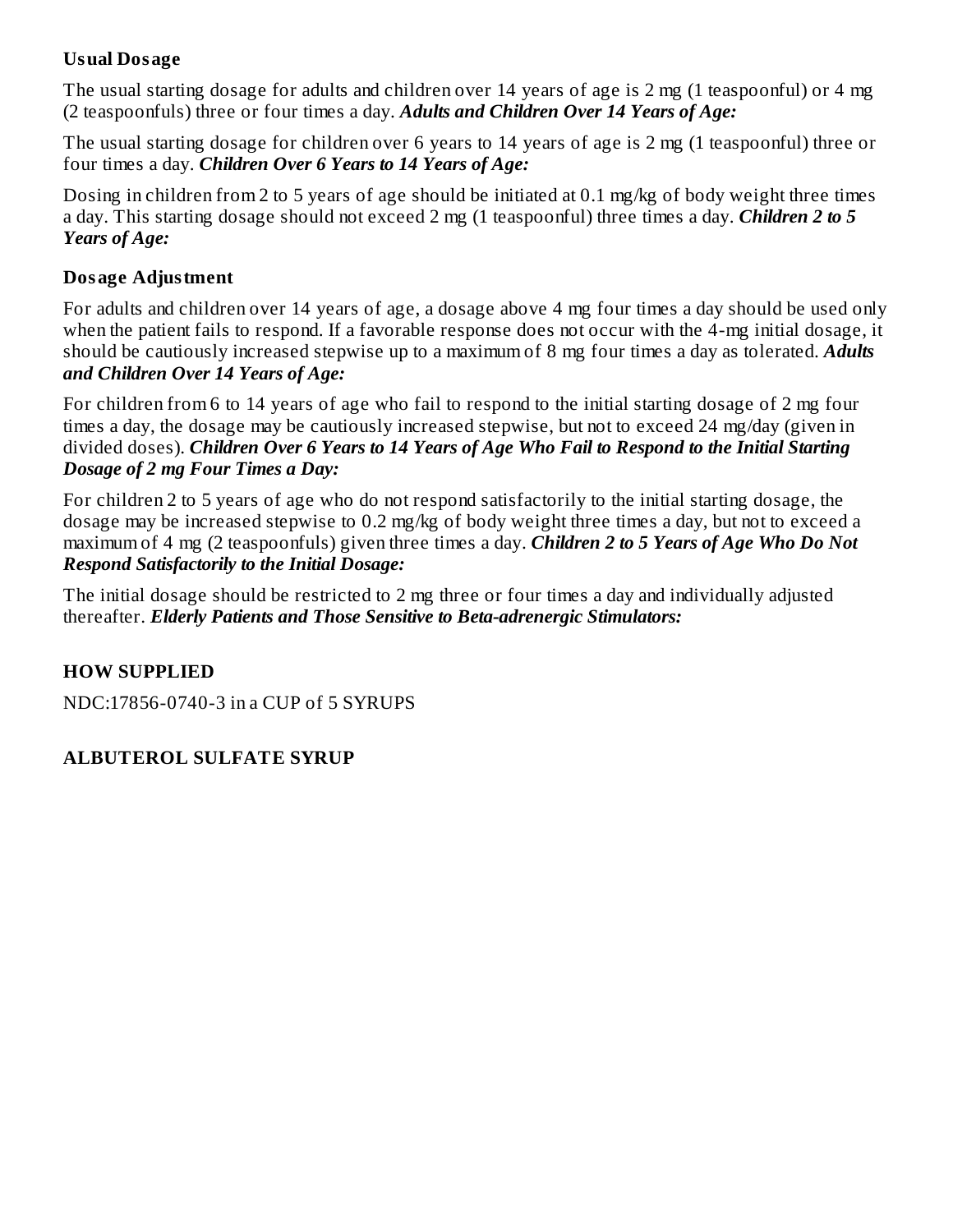# 17856-0740-30 **ALBUTEROL SULFATE 2** MG/5 ML ORAL SYRUP



See package insert for indications and dosage schedule

Store between 2<sup>e</sup> and 30°C (36° and 86°F) KEEP OUT OF THE REACH OF CHILDREN



................. ....................

17856-0740-30

Dosage: 5 ML

**ALBUTEROL SULFATE** 

Qty: 72 cups



GTIN: 00117856074007 S/N: 01285001



Exp: 07/27/21

Lot: 012850

Packaged by Unit Dose Solutions Morrisville, NC 27560

Distributed by: AtlanticBlologicals Corp. Miami FI 33179

Rev.09/19

 $\mathbf{c}$ 

Call to Reorder: 800.509.7592

| <b>ALBUTEROL SULFATE</b><br>albuterol sulfate syrup |                                            |  |                               |  |
|-----------------------------------------------------|--------------------------------------------|--|-------------------------------|--|
| <b>Product Information</b>                          |                                            |  |                               |  |
| <b>Product Type</b>                                 | HUMAN PRESCRIPTION DRUG Item Code (Source) |  | NDC:17856-0740(NDC:50383-740) |  |
| <b>Route of Administration</b>                      | ORAL                                       |  |                               |  |
|                                                     |                                            |  |                               |  |
|                                                     |                                            |  |                               |  |
| <b>Active Ingredient/Active Moiety</b>              |                                            |  |                               |  |